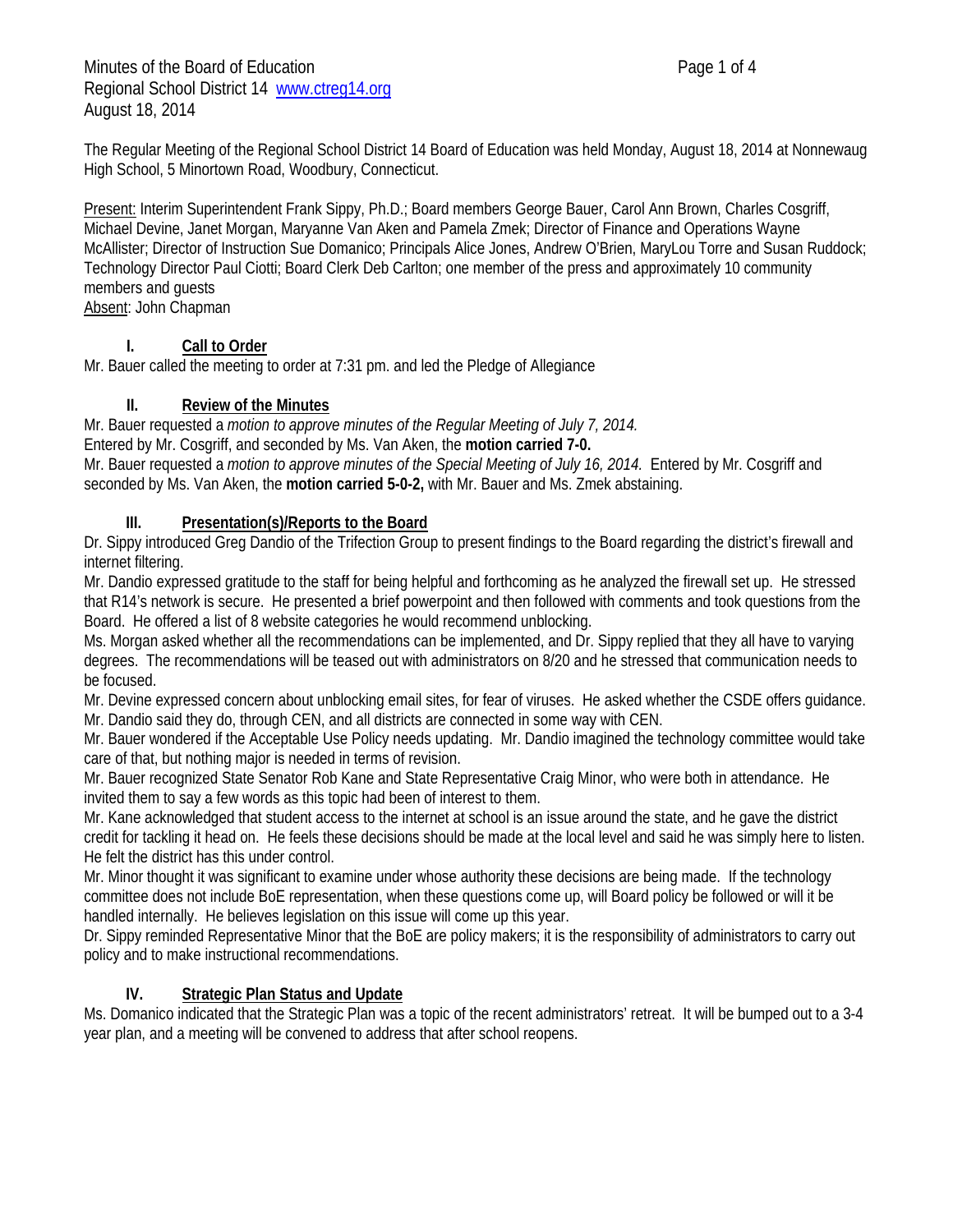# **V. Privilege of the Floor**

Dave Lampart, Woodbury, thanked the BoE for its quick action on the internet filtering issue.

#### **VI. Facilities, Finance and Operations Update**

Mr. McAllister gave a brief update on facilities projects: the asbestos work at MES was successfully completed; the partial roof replacement at WMS is 99% done; the high school awaits parts so the boiler project can be started.

#### **VII. Safety Update**

Ms. Van Aken reported that her committee met on Friday and we are on track with the safety report and will submit it on time to the state. She thanked Mr. McAllister for his efforts to make that happen, as well as Ms. Morgan and the administrators. Also, we are waiting to hear back from Atlanta regarding our application for background check services. Dr. Sippy will include a letter on the website explaining new requirements for volunteers.

#### **VIII. Other Business**

Mr. Bauer requested motions to add several items to the agenda:

He requested a *motion to add to the agenda discussion/possible action on the Region 14 Board of Education's appointment of a Superintendent of Schools.* Entered by Mr. Devine and seconded by Mr. Cosgriff, the **motion carried 7-0.**  He requested a *motion to add authorizing the BoE Chairman to enter into negotiations with the new superintendent.* Entered by Mr. Cosgriff and seconded by Mr. Devine, the **motion carried 7-0.** 

He requested a *motion to add discussion/possible action on an amendment to Board Policy 1212.* Entered by Mr. Cosgriff and seconded by Ms. Van Aken, the **motion carried 7-0.** 

Mr. Bauer asked that the following motion be entered: *That the Regional School District 14 Board of Education, on the recommendation of its Search Committee and pursuant to Connecticut General Statutes §10-157, hereby elects Anna Cutaia-Leonard as its Superintendent of Schools with her initial term commencing on or about October 20, 2014, in accordance with the terms of the Memorandum of Understanding between the Regional School District 14 Board of Education and Anna Cutaia-Leonard dated August 18, 2014, and subject to the execution of a contract between the parties.* Entered by Ms. Van Aken and seconded by Mr. Cosgriff. Discussion followed.

Mr. Bauer expressed appreciation to all members of the search teams and committees, particularly the Personnel Committee. Ms. Van Aken thanked CES, Tom Jokubaitis and Sal Corda, who were present, appreciated their hard work toward this very exciting conclusion. She was pleased that complete consensus was reached on the choice of superintendent. Mr. Cosgriff looks forward to welcoming Dr. Cutaia-Leonard, values her enthusiasm and knowledge, and looks forward to

seeing signs of progress.

Ms. Zmek was wowed by the interview process and welcomed Dr. Cutaia-Leonard as well.

Ms. Brown looks forward to commitment for the long haul, looks forward to her energy, sizzle, was very pleased the board and committees all felt the same way.

Mr. Devine welcomed her aboard, noted her energy, enthusiasm, and her desire to be here.

Ms. Morgan looks forward to seeing her pink hard hat, and welcomed her as well.

#### **The motion previously made and seconded carried 7-0.**

Dr. Cutaia-Leonard was asked to say a few words. She expressed how humbled and overwhelmed she is by the comments and affirmations. She, too, was wowed by the interview process and could see that everyone here has their eyes on the prize and knows it's all for the kids. She hopes to build on the great things already happening here, can't wait to see what we hope and dream for our kids and what we accomplish together.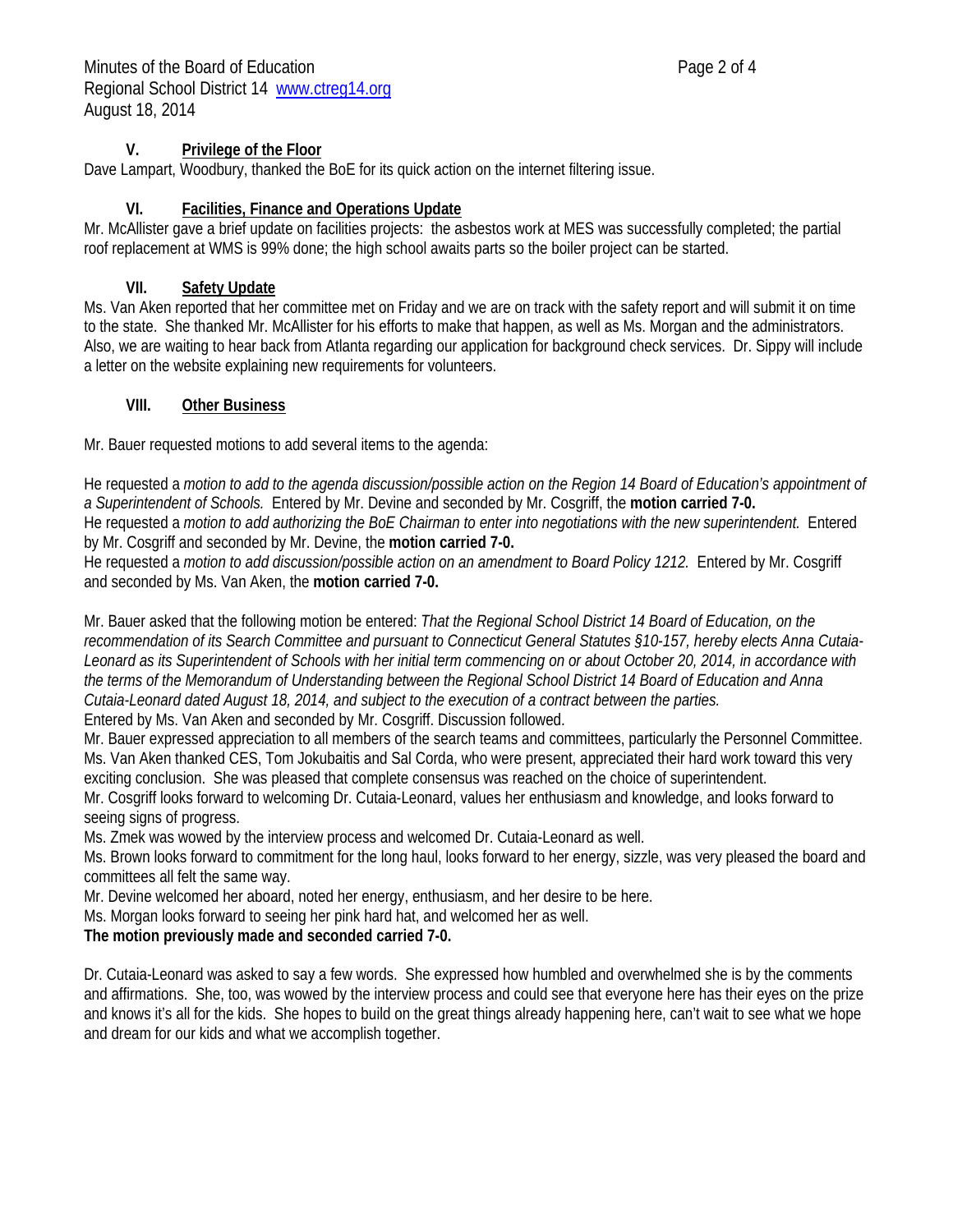Mr. Bauer asked that the following motion be entered: *That the Chairman of the Board of Education is hereby authorized to execute said Memorandum of Understanding and enter into further negotiations for a contract with Anna Cutaia-Leonard to serve as Superintendent of Schools, with said contract subject to approval by the Board and necessary legal review.*  Entered by Mr. Cosgriff and seconded by Ms. Van Aken, the **motion carried 7-0.** 

Mr. Bauer requested a *motion for discussion and possible action on amending Board Policy 1212 to exclude (2) references to felony convictions,* entered by Ms. Van Aken and seconded by Mr. Cosgriff. Ms. Van Aken explained that the safety committee was interested in removing references to felony convictions as the only type of conviction disqualifying volunteer service. The committee is interested in giving the district more flexibility in disallowing volunteers who may have non-felony or misdemeanor records for offenses that could put children at risk. Ms. Zmek asked how often volunteers would be re-checked and Dr. Sippy presumed annually.

#### **The motion carried 7-0.**

Mr. Bauer requested a *motion to approve the field trip for Agriscience Students to Royal Winter Fair, Toronto, Canada, November 13-16, 2014, for 40 students and 8 chaperones, via coach bus, funded by students' families.* Entered by Ms. Zmek and seconded by Mr. Cosgriff, the **motion carried 7-0.**

Mr. Bauer requested a *motion to approve the field trip for NHS Music students to Music Fest, Orlando, FL, April 9-15, 2015, for approximately 55 students and 5 chaperones, via coach bus, funded by students' familie*s. Entered by Ms. Van Aken and seconded by Mr. Cosgriff, the **motion carried 7-0.** 

Mr. Bauer requested a *motion to approve the edited Teacher Evaluation Document,* entered by Ms. Van Aken and seconded by Ms. Zmek. Ms. Domanico explained the minor changes to the document which had previously been shared with the Board and which the Board had received electronically. The state has already issued its approval of the plan and it simply needs BoE approval to be finalized. **The motion carried 4-0-3** with Ms. Morgan, Mr. Devine and Mr. Cosgriff abstaining, not having had a chance to review the changes.

Mr. Bauer requested a *motion to approve the Cafeteria Workers' Association Negotiated Contract for the period 7/1/2014- 6/30/2015*, entered by Mr. Cosgriff and seconded by Ms. Van Aken. Mr. McAllister explained this is a one year agreement due to ongoing discussions about utilizing food service companies in the future. A decision on that will come by January. Net savings on the agreement is \$11,548.26 and fiscal impact is a savings of \$3,739.76. The **motion carried 7-0.** 

Mr. Bauer requested a *motion to approve the resolution authorizing the execution and delivery of a master agreement, equipment schedule no. 03, an escrow agreement, and related instruments.* Entered by Ms. Van Aken and seconded by Ms. Morgan. Mr. McAllister explained this is for phase 3 of a 5 year technology lease agreement, at \$250,000 per year and with no financial impact to the 2014-15 budget. Mr. Bauer asked if equipment has been identified for the 2014-15 year and was told it has, with payments similar to current ones. Mr. Bauer then modified the *motion: To approve the resolution authorizing the execution and delivery of a master lease agreement, equipment schedule No. 03, an escrow agreement, and related instruments, and determining other matters in connection therewith.* Entered by Ms. Van Aken and seconded by Ms. Morgan, the amended **motion carried 7-0.** 

Mr. Bauer requested a motion to approve the appointment of Hooker & Holcombe, Inc., 65 LaSalle Road, West Hartford, CT 06107 as Pension Actuaries, entered by Ms. Van Aken and seconded by Mr. Devine. Mr. McAllister explained that John Mansur had retired after 30 years. H&H are competitive in both scope and cost.

Mr. Bauer requested a *motion to approve the preparation of an irrevocable OPEB Trust Agreement by Marie Phelan and Pullman and Comley, and to establish the irrevocable OPEB Trust Account with Fiduciary Investment Advisors, LLC, 100 Northfield Drive, Windsor, CT 06095.* Entered by Ms. Van Aken and seconded by Ms. Zmek. **Motion carried 7-0.**